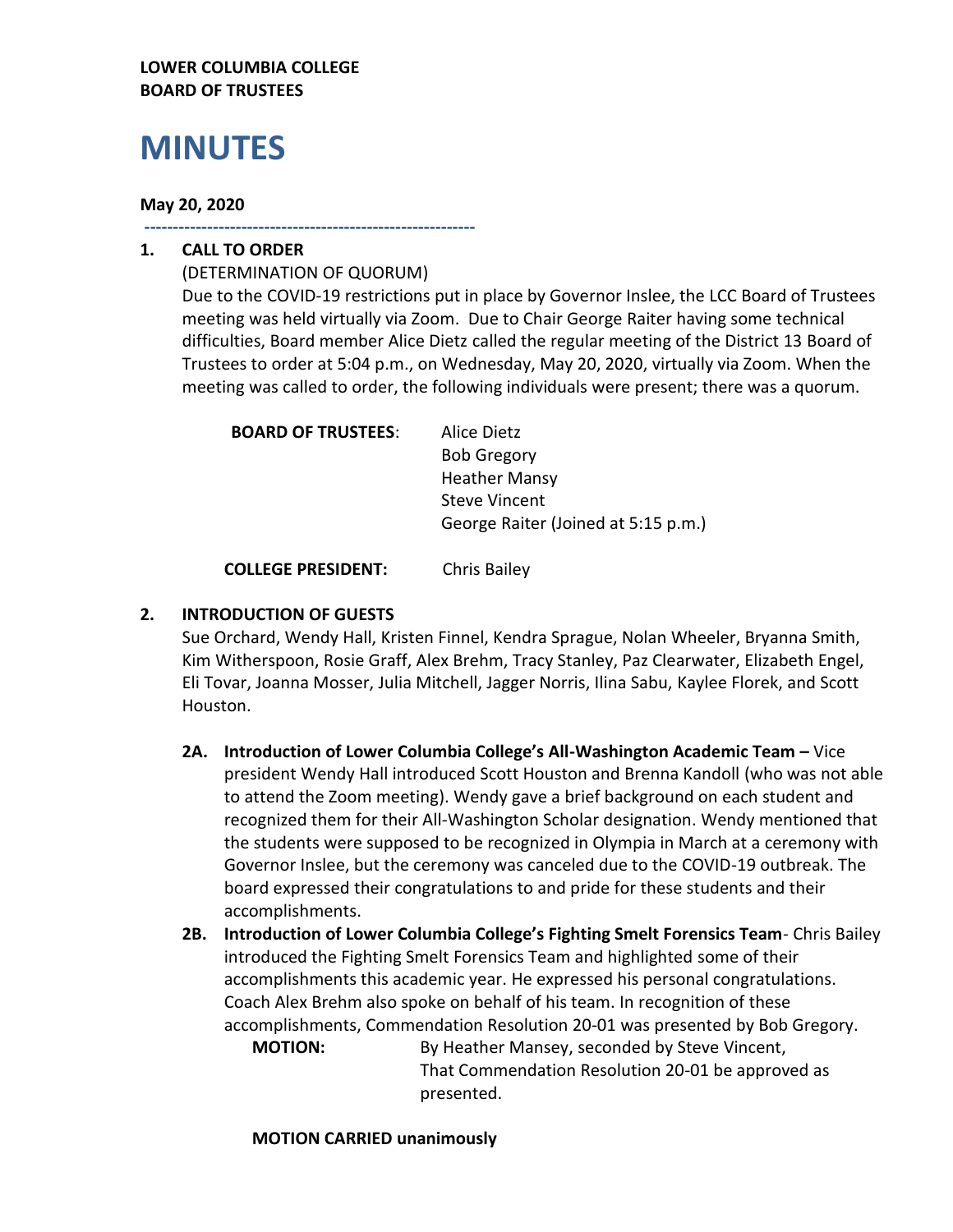#### **3. APPROVAL OF AGENDA**

**MOTION:** By Bob Gregory, seconded by Alice Dietz, That the agenda be approved as presented.

#### **MOTION CARRIED unanimously**

#### **4. CONSENT AGENDA**

The following consent items were offered for the Board's consideration.

- **4A.** Minutes of the March 18, 2020 Board Meeting
- **4B.** Minutes of the May 14, 2020 Special Board Meeting
- **4C.** 2020-21 Miscellaneous Fee Schedule

**MOTION:** By Steve Vincent, seconded by Heather Mansey, That the consent agenda be approved as presented.

#### **MOTION CARRIED unanimously.**

#### **5. COLLEGE INPUT**

**5A. President's Report –** President Chris Bailey gave a report outlining the steps the college has taken to target the COVID-19 pandemic. He mentioned that the modality of the institution has shifted to almost entirely virtual, which will continue into summer quarter and possibly beyond. There are negotiations going on with the governor in regards to the phased reopening of courses, but the timeline of the reopening is currently unclear. The transition to the nearly fully online environment has had some negative effects on the college, including a heavy drop in enrollment. There is also a looming reduction in state allocation funding and colleges have been asked by the Office of Financial Management to develop a 15% cut scenario. Despite all the negative news, Chris expressed his pride for the staff and instructors at LCC for putting so much work into converting the campus to becoming almost entirely virtual. In addition, the funding that has been provided to the college and students in support efforts has been a silver lining. After Chris' report, board member George Raiter commented on how seamless the transition to a virtual environment seemed to be and commended President Bailey, administration, faculty, and staff. Vice president Kristen Finnel reported next and mentioned that there was an initial concern on students not having the proper technology to switch to an online environment. Instructional employees pulled together and gave out over 100 chromebooks along with hot spots, cameras and microphones. Tutoring has also been transferred to an online support environment. Kristen also informed the board that she meets weekly with instructional staff, usually with an audience of about 80, to answer all questions they may have. Vice president Nolan Wheeler reported that the Emergency Operations Team was activated in early March. He commended the group for being very proactive in providing solutions for the college and informed the board that LCC may have been the only college to bring lab courses back on May 5 due to the EOC and ELT being so quick to act in creating a safety plan when guidance was received from the governor.

Vice president Sue Orchard also expressed pride for her Student Services department for their quick thinking and ability to adapt. She gave a shout out to IT for assisting in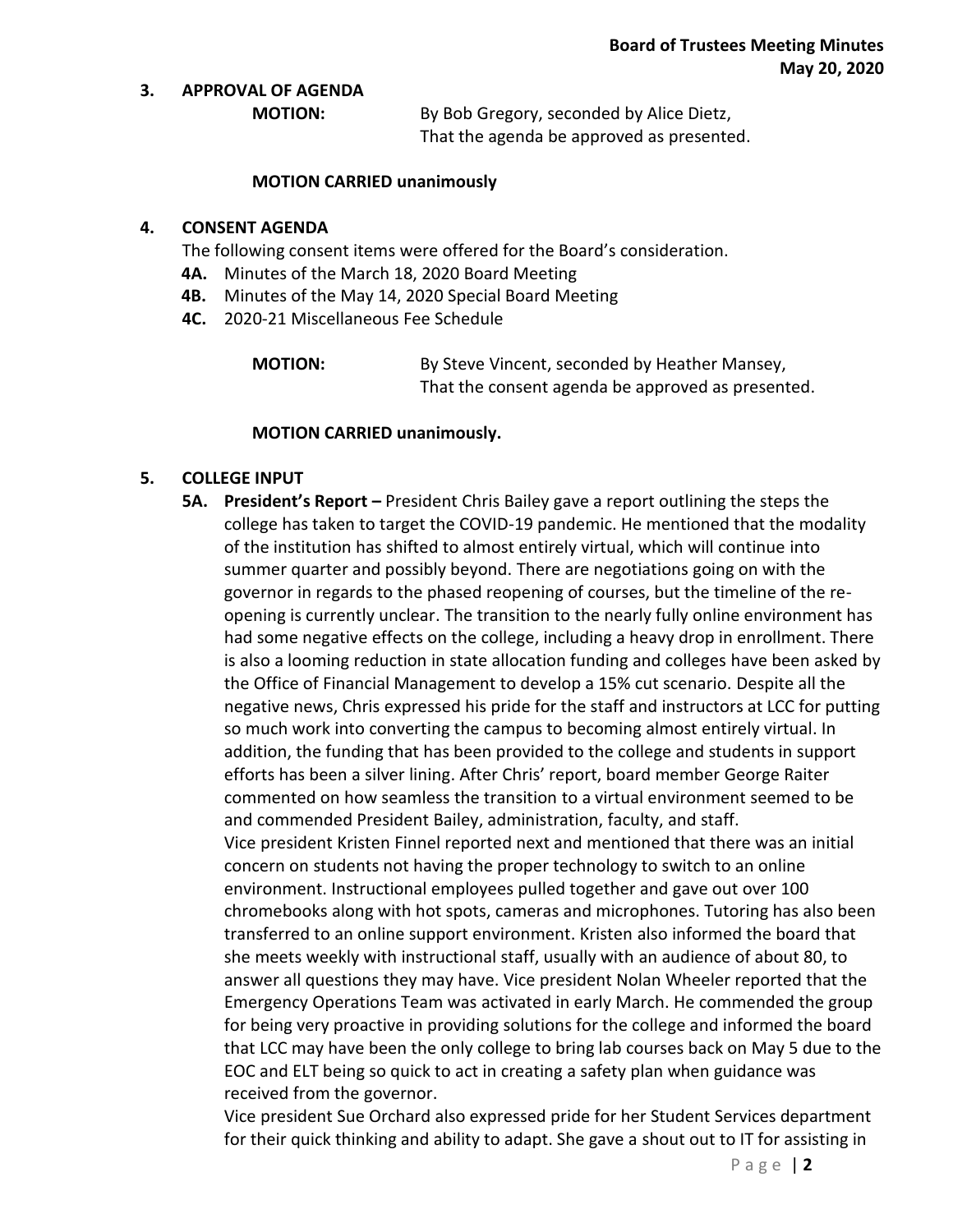# **Board of Trustees Meeting Minutes May 20, 2020**

getting employees phones, laptops and helping set up "Zoom Rooms" for assisting students in a virtual environment. Sue also reported that LCC has been able to get almost \$250,000 in the hands of students using CARES Act funding and other funding sources have been used to support the students not eligible for the CARES funding. Finally, Sue promoted the virtual commencement video that will be streamed on commencement day, June 19.

Vice president Kendra Sprague reported that there have been about 100 fraudulent unemployment claims using the names of LCC employees. LCC is not the only institution affected however, it is happening across the nation. Kendra also reported that LCC was in the middle of faculty contract negotiations when COVID-19 hit, and it was agreed by the contract negotiation teams to roll the contracts to October/November. In addition, The Daily News has agreed to extend the Students in Need Campaign to August first, the foundation is having a very good year despite the global pandemic and Kim O'Neil has been selected as the 2020 alumna of the year.

**5B. ASLCC Report** –ASLCC president Rosie Graff shared the ASLCC overview presentation which provided a recap on the year that the organization has had. Rosie explained some Legislative work done by the ASLCC including helping pass the HB 1702. She also recapped on some events the ASLCC has hosted this year, including virtual events after the "Stay Home" order was implemented. Paz thanked Rosie for a great year and informed the board that Rosie has been selected for ASLCC student of the year. Paz gave the floor to student Kaylee Florek who introduced the 2020-21 ASLCC budget proposal. Kaylee informed the board on the process the ASLCC followed to create the budget proposal.

#### **2020-21 ASLCC S & A Budget**

**MOTION:** By Bob Gregory, seconded by Steve Vincent,

That the fiscal year 2020-21 ASLCC Student & Athletics Budget of \$696,500.09 be approved as presented.

#### **MOTION CARRIED** unanimously.

**5C. LCCFAHE Report** – Faculty member Alex Brehm presented a report on behalf of faculty, calling attention to the fact that all faculty have different challenges during this time. Faculty do feel that their support systems have been very strong through the transition, with the E-Learning team doing an especially incredible job. Most faculty are experiencing some pretty heavy concerns in the current environment, some around building relationships with students and some around equity concerns in regards to technology, childcare and food security. The online format is also proving to be time consuming and many faculty members are very strapped for time. There is additional concern around what clubs, extra-curricular activities and athletics will look like and what that means for student success if these things cannot happen in the foreseeable future. Some final concerns are around budget and contracts.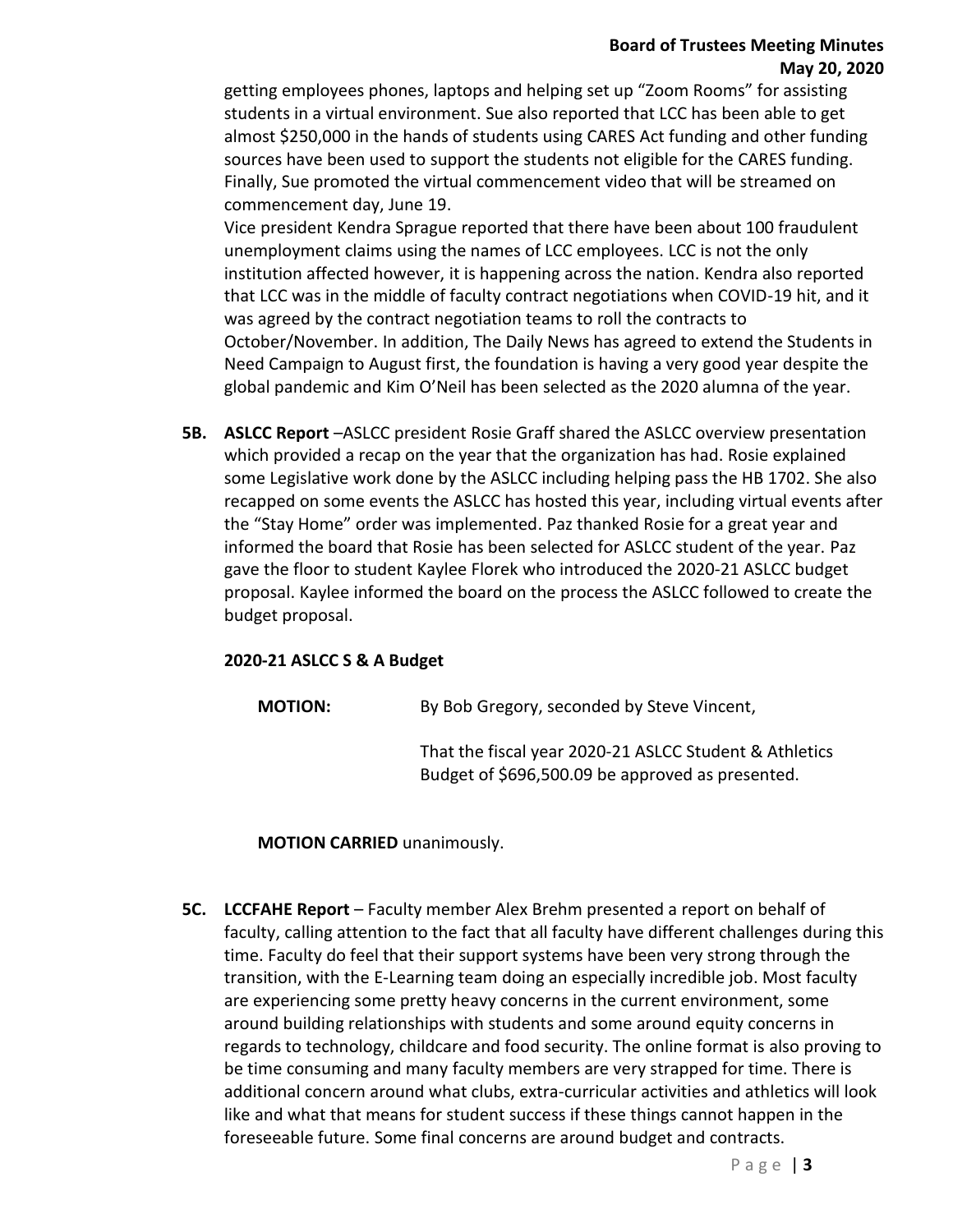- **5D. WFSE Report** Classified employee Tracy Stanley reported that classified staff are remaining extremely busy, both on and off campus during this trying time. Teleworking is going well for most classified staff and other employees, such as maintenance and security staff, continue working on campus.
- **5F. Head Start/ECEAP Written Report** The February 2020 monthly budget status and program report was provided to the board in written format. The Board of Trustees had no questions on the report.

# **6. INSTITUTIONAL MONITORING**

- **6A.** Professional/Technical Monitoring Report Due to the virtual meeting environment, the Cycle 21 Professional/Technical monitoring report was provided in written format. The Board of Trustees had no questions on the report. The board approved adopting the same KPI mission fulfillment and stretch goal targets for licensure rates of Medical Assistant students that is used for licensure rates of nursing students included in this report.
- **6A.** Basic Skills and Pre-College Monitoring Report Due to the virtual meeting environment, the Cycle 21 Basic Skills and Pre-College Education monitoring report was provided in written format. The Board of Trustees had no questions on the report.
- **6C**. **Quarterly Budget Status/ Financial Statement Audit/Accountability Audit Reports**-Vice president Nolan Wheeler explained that there is not a budget report for this quarter due to the transition to the ctcLink system and not being able to access that information at this time. Nolan also presented copies of the Financial Statement Audit and the Accountability Audit results. Board member Bob Gregory gave his kudos to Nolan and the finance team for the clean and exemplary audits.
- **7. PUBLIC COMMENT –** None

# **8. BOARD BUSINESS/INFORMATION ITEMS**

#### **8A. Authorizing**

**Continuing Operations of the District** – Vice president Nolan Wheeler provided background on the current budget situation. He mentioned that it is uncertain at this time on what the State Reduction number will be and highlighted the concern surrounding the reduction in enrollment numbers. Nolan presented Resolution 80 to the board to request a continuation of the 2019-20 Operating Budget until more information on the budget situation is available.

Resolution 80 – Authorization for a continuation of the 2019-20 Operating Budget through September 30, 2020.

#### **Board Action Required**

**MOTION:** By Alice Dietz, seconded by Steve Vincent,

That Resolution 80 be approved as presented.